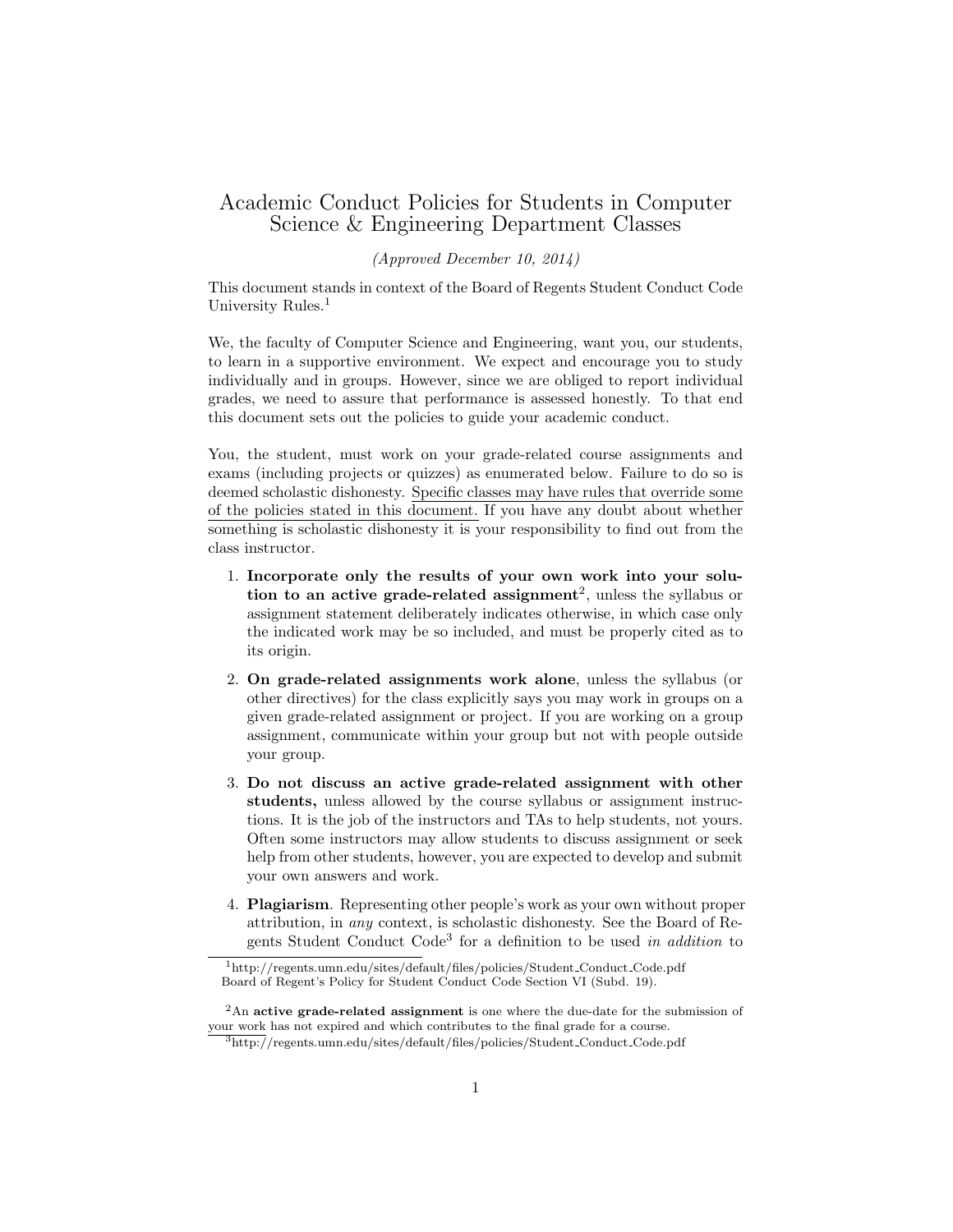that described here. Plagiarism includes copying that is primarily syntactic, as in copying text, or primarily semantic, as in copying specific assignment related ideas, or anything between the two. The source of the other people's work could be the Internet, or a fellow student, or solutions prepared by instructors/TAs in the past, or a book, or in fact anywhere; the result is still plagiarism. Plagiarism here includes but is not limited to the following possibilities:

- (a) Copying assignment answers, verbatim or not.
- (b) Copying code or documentation, with or without changes.
- 5. General Scholastic Dishonesty includes any deceptive means whereby a student attempts to gain unfair advantage. Such scholastic dishonesty includes but is not limited to the following possibilities.
	- (a) Reading another student's work in an examination.
	- (b) Communicating during an examination.
	- (c) Bringing prohibited materials or devices to an examination.
	- (d) Adding a student's name to a group assignment when they did not contribute.
	- (e) Having someone impersonate you in an examination or to otherwise deceptively obtain a grade.
	- (f) Doing an assignment with the assistance of a parent, friend, spouse or any other person or persons.
	- (g) Falsifying data or records.
- 6. Actively or passively abetting scholastic dishonesty by another student. This includes enabling or partly enabling another student to violate any of the policies of academic conduct described in this document.

Such behavior is deemed to be just as serious a violation of these rules as that committed by the abetted student.

Such abetting includes *but is not limited to the following possibilities*.

- (a) Revealing to another student by any means an answer or partial answer to any part of or all of an active grade-related assignment.
- (b) Revealing or hinting to another student all or part of the essential idea(s) or solution architecture or design needed to be invented to solve any part of or all of an active grade-related assignment.
- (c) Failing to reasonably secure against copying all or part of your or any other solution to an active grade-related assignment (henceforth known as solution materials). This includes but is not limited to the following possibilities, and is intended in the broadest sense, irrespective of these examples.

Board of Regent's Policy for Student Conduct Code Section III (Subd. 3).